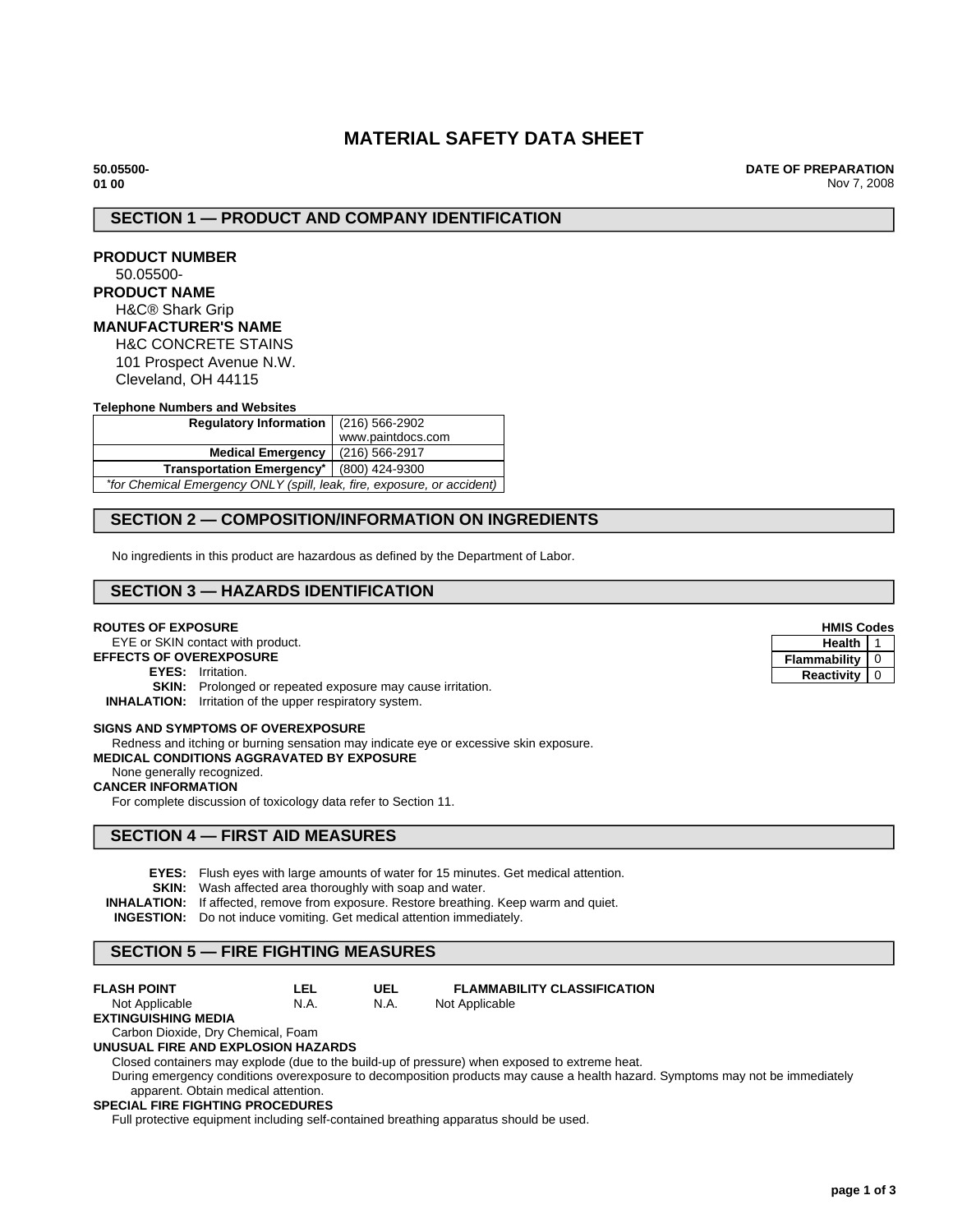Water spray may be ineffective. If water is used, fog nozzles are preferable. Water may be used to cool closed containers to prevent pressure build-up and possible autoignition or explosion when exposed to extreme heat.

## **SECTION 6 — ACCIDENTAL RELEASE MEASURES**

#### **STEPS TO BE TAKEN IN CASE MATERIAL IS RELEASED OR SPILLED**

• Remove with inert absorbent.

## **SECTION 7 — HANDLING AND STORAGE**

#### **STORAGE CATEGORY**

#### Not Applicable

#### **PRECAUTIONS TO BE TAKEN IN HANDLING AND STORAGE**

Keep container closed when not in use. Transfer only to approved containers with complete and appropriate labeling. Do not take internally. Keep out of the reach of children.

# **SECTION 8 — EXPOSURE CONTROLS/PERSONAL PROTECTION**

#### **PRECAUTIONS TO BE TAKEN IN USE**

Use only with adequate ventilation.

Avoid contact with skin and eyes. Avoid breathing vapor and spray mist.

Wash hands after using.

- This coating may contain materials classified as nuisance particulates (listed "as Dust" in Section 2) which may be present at hazardous levels only during sanding or abrading of the dried film. If no specific dusts are listed in Section 2, the applicable limits for nuisance dusts are ACGIH TLV 10 mg/m3 (total dust), 3 mg/m3 (respirable fraction), OSHA PEL 15 mg/m3 (total dust), 5 mg/m3 (respirable fraction).
- Removal of old paint by sanding, scraping or other means may generate dust or fumes that contain lead. Exposure to lead dust or fumes may cause brain damage or other adverse health effects, especially in children or pregnant women. Controlling exposure to lead or other hazardous substances requires the use of proper protective equipment, such as a properly fitted respirator (NIOSH approved) and proper containment and cleanup. For more information, call the National Lead Information Center at 1-800-424-LEAD (in US) or contact your local health authority.

#### **VENTILATION**

Local exhaust preferable. General exhaust acceptable if the exposure to materials in Section 2 is maintained below applicable exposure limits. Refer to OSHA Standards 1910.94, 1910.107, 1910.108.

## **RESPIRATORY PROTECTION**

If personal exposure cannot be controlled below applicable limits by ventilation, wear a properly fitted organic vapor/particulate respirator approved by NIOSH/MSHA for protection against materials in Section 2.

When sanding or abrading the dried film, wear a dust/mist respirator approved by NIOSH/MSHA for dust which may be generated from this product, underlying paint, or the abrasive.

#### **PROTECTIVE GLOVES**

Required for long or repeated contact.

#### **EYE PROTECTION**

Wear safety spectacles with unperforated sideshields.

## **SECTION 9 — PHYSICAL AND CHEMICAL PROPERTIES**

| <b>PRODUCT WEIGHT</b> 7.15 lb/gal                          | $856$ g/l                                |
|------------------------------------------------------------|------------------------------------------|
| <b>SPECIFIC GRAVITY 0.86</b>                               |                                          |
| <b>BOILING POINT</b> Not Applicable                        |                                          |
| <b>MELTING POINT</b> Not Available                         |                                          |
| <b>VOLATILE VOLUME</b> 0%                                  |                                          |
| <b>EVAPORATION RATE</b> N.A.                               |                                          |
| <b>VAPOR DENSITY N.A.</b>                                  |                                          |
| <b>SOLUBILITY IN WATER N.A.</b>                            |                                          |
| VOLATILE ORGANIC COMPOUNDS (VOC Theoretical - As Packaged) |                                          |
| $0.00$ lb/gal<br>0g/l                                      | Less Water and Federally Exempt Solvents |
| $0.00$ lb/gal<br>0a/l                                      | Emitted VOC                              |

## **SECTION 10 — STABILITY AND REACTIVITY**

**STABILITY — Stable CONDITIONS TO AVOID** None known. **INCOMPATIBILITY** None known. **HAZARDOUS DECOMPOSITION PRODUCTS** By fire: Carbon Dioxide, Carbon Monoxide **HAZARDOUS POLYMERIZATION** Will not occur